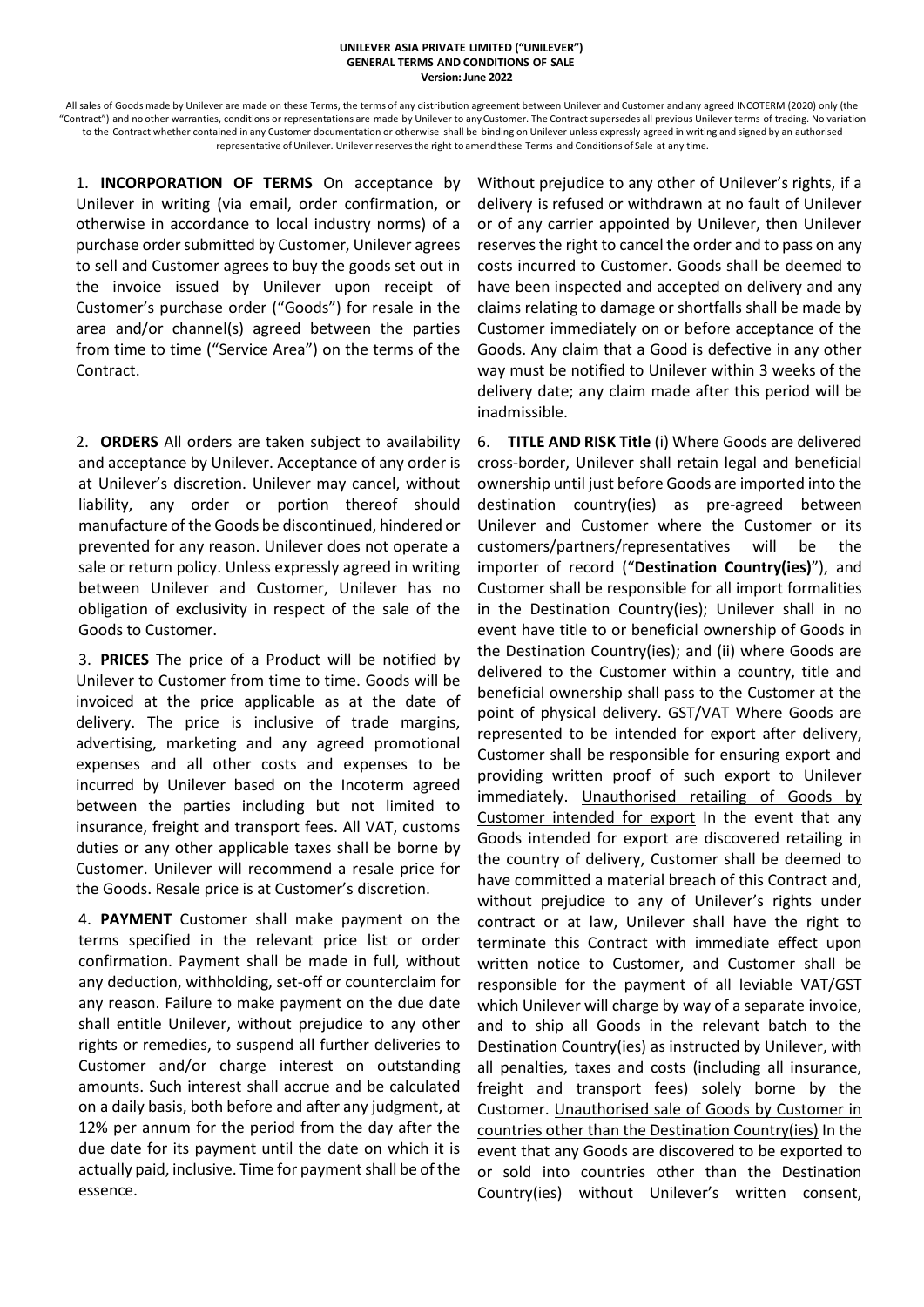All sales of Goods made by Unilever are made on these Terms, the terms of any distribution agreement between Unilever and Customer and any agreed INCOTERM (2020) only (the "Contract") and no other warranties, conditions or representations are made by Unilever to any Customer. The Contract supersedes all previous Unilever terms of trading. No variation tract") and noother warranties, conditions or representations are made by Unilever to an Gustem The Containt Departed supposed are in presented in writing and signed by an authorised<br>To the EonthEtWhethEt VonainEd HIAN CLS constitute a breach of this Contract. Without prejudice aminatesial breach of daissiont act and, without prejudice to any other of Unilever's rights, to any of Unilever's rights under contract or at law,

Unilever shall have the right to terminate this Contract with immediate effect upon written notice to Customer, and Customer shall be responsible to ship all Goods in the relevant batch to the Destination Country(ies) as instructed by Unilever, with all penalties, taxes and costs (including all insurance, freight and transport fees) solely borne by the Customer. Risk Risk in the Goods shall pass from Unilever to Customer when the Goods are delivered to Customer in accordance with the applicable INCOTERM.

7. **COMPLIANCE** Customer shall: (i) comply with all applicable laws, regulatory requirements and industry standards in the Destination Country(ies) and country of delivery (as applicable); (ii) ensure that the Products (including their packaging, labelling and any claims made in respect thereof) comply with applicable laws, including those relating to customs clearance, transportation, distribution, storage, marketing, offer for sale and sale of the Products, in the Service Area including with respect to the nature or method of manufacture, formulations, specifications, packaging or labelling of the Products, (iii) bear all costs and penalties incurred as a result of its breach of this clause; (iv) at all times possess and comply with, at its own cost, all necessary licences, permits and authorisations required applicable to Customer's obligations under the Contract; and (v) not in any way modify the Goods' containers, packaging, or labels or the contents thereof without Unilever's prior written consent.

8. **PROMOTIONAL ACTIVITIES** Customer shall not engage in any advertising, marketing or promotional activities ("marketing activities") for the Goods without the prior written consent of Unilever. Customer shall ensure that any marketing activities and all materials to be used for the purposes of such marketing activities comply fully with all applicable laws in the Service Area.

9. **REPRESENTATION** Customer shall at all times carry on its business as principal and arrange and conclude sales of the Goods on its own behalf and in its own name. Unilever shall have no liability (except as provided at law) to any purchaser of the Goods from Customer. Customer shall not in any way damage the reputation of the Goods or the reputation of Unilever.

11. **WARRANTY** Unilever warrants to Customer that the Goods will conform to Unilever's specifications for such Goods. This warranty is made in lieu of all other express and implied warranties, which are hereby expressly excluded.

12. **LIABILITY** Unilever's maximum aggregate liability for any claim, whether based upon contract, tort (including negligence) or otherwise, shall not exceed in respect of any order for Goods the price paid by Customer for the Goods that give rise to the claim. To the extent permitted by law, in no event shall Unilever be liable for any indirect, incidental or consequential loss or damage, increased cost, loss of profit, or any other economic loss. Unilever will be entitled to replace the Goods in settlement of any liability. Unilever will not be liable for any administrative charges (for any reason). Nothing in these Terms will exclude or restrict Unilever's liability for death or personal injury as a result of its negligence nor its liability for fraudulent misrepresentation. Customer shall fully indemnify and defend Unilever for all claims, losses, costs and liabilities which relate to or arise from (i) breach by Customer or its representative of this Contract, or (ii) any act, default or omission of Customer or its representatives.

13. **INTELLECTUAL PROPERTY RIGHTS** The Unilever Group is the sole owner all intellectual property ("IP") rights relating to the Goods and the production processes of the Goods. Customer shall: (i) use such IP rights only in connection with the distribution and sale of the Goods; (ii) not do or omit to do anything that may affect the validity of any IP rights or goodwill relating to the Goods; and (iii) take any steps reasonably required by Unilever to maintain the validity and enforceability of any IP rights.

14. **FORCE MAJEURE** Unilever shall not be liable to Customer for any loss or damage whatsoever caused by delay in the performance of, or non-performance of, any obligation of Unilever in relation to the Contract where such delay or non-performance is due to a cause beyond Unilever's reasonable control including, without limitation, strikes, breakdown in machinery or restraints